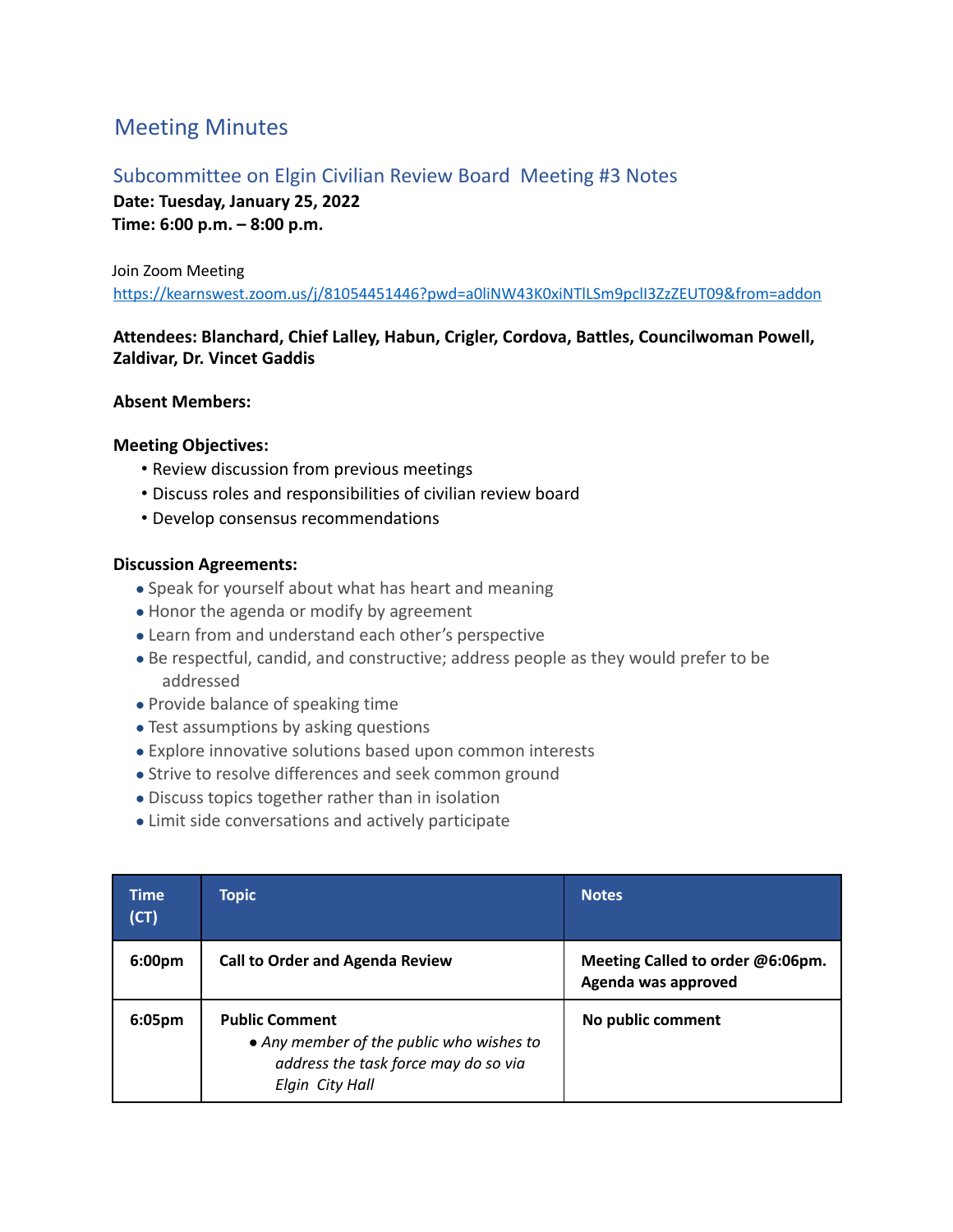| 6:10pm | <b>Review of prior deliberations</b><br>• Recap of discussion, preliminary<br>recommendations | Facilitator Schooler went over<br>recommendations that were<br>presented thus far. There was no<br>consensus.<br>Presentation from the chief last<br>week<br>Chief Lalley explained the process<br>of when a complaint is made and<br>how the Civilian Review Board will<br>handle it.                                                                                                                                                                                                                                                                                                                                                                                                                                                                                                                                                                                                                                                                                                                                            |
|--------|-----------------------------------------------------------------------------------------------|-----------------------------------------------------------------------------------------------------------------------------------------------------------------------------------------------------------------------------------------------------------------------------------------------------------------------------------------------------------------------------------------------------------------------------------------------------------------------------------------------------------------------------------------------------------------------------------------------------------------------------------------------------------------------------------------------------------------------------------------------------------------------------------------------------------------------------------------------------------------------------------------------------------------------------------------------------------------------------------------------------------------------------------|
| 6:15pm | <b>Updates from Chief Lalley in response to</b><br>subcommittee questions                     | Chief Lalley: Went back (3) years in<br>response to questions on the<br>complaints on the Elgin Police<br>Department. There were a total of<br>40 complaints<br>58% African American<br>16 Hispanic<br>25% white<br>3% unknown<br>Some complaints are driving,<br>rudeness but six were complaints by<br>the person that it happened because<br>of race. There are no internal<br>complaints.<br>Internal complaints from off the top<br>of her head there are none. Will get<br>data broken down for the<br>subcommittee for the next meeting.<br>The 2021 information is available on<br>the Transparency site. But<br>2019/2020 I will have it for you next<br>week.<br>Subcommittee members requested:<br>sex, age, how long officers been on<br>the force of the 58% of the African<br>Americans stopped.<br>Lalley explained out of the 40 there<br>are 23; 16 males 7 females. But not<br>all were traffic stops. I can break it<br>down a little bit for you on the stops.<br>Will break it down by race, sex,<br>tenure. |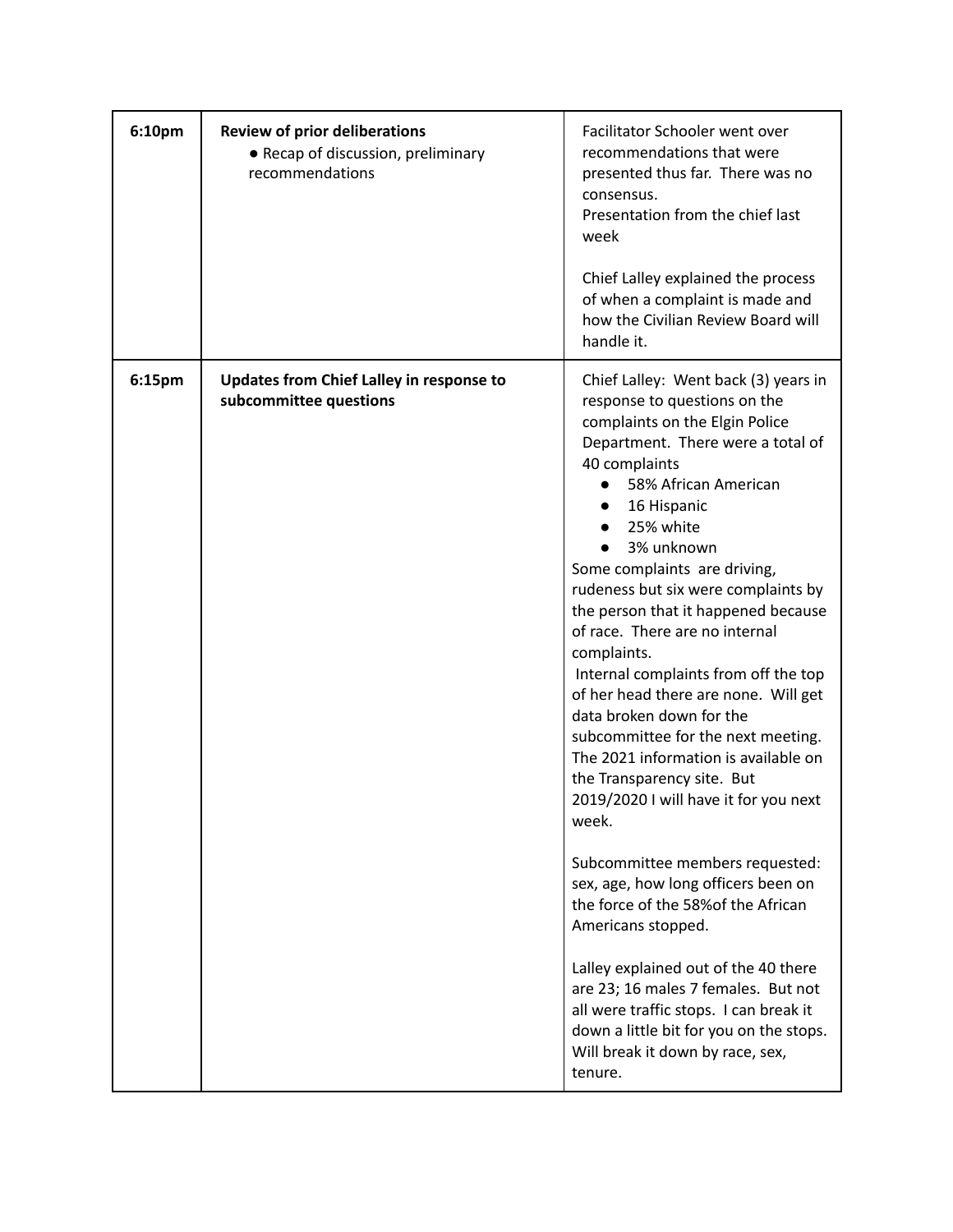|        |                                                                              | Facilitator Schooler Reviewed<br>Councilwoman Powell's PowerPoint<br>presentation which can be found in<br>the Box for further review.<br>Subcommittee members are<br>suggesting more recommendations:<br>Family being able to serve on<br>the Civilian Review Board<br><b>Training Requirements</b><br>There was no consensus                                                                                                                                                                                                                                                                                                                                                                                                                                                                                                                 |
|--------|------------------------------------------------------------------------------|------------------------------------------------------------------------------------------------------------------------------------------------------------------------------------------------------------------------------------------------------------------------------------------------------------------------------------------------------------------------------------------------------------------------------------------------------------------------------------------------------------------------------------------------------------------------------------------------------------------------------------------------------------------------------------------------------------------------------------------------------------------------------------------------------------------------------------------------|
| 6:20pm | Discussion of Roles and Responsibilities for<br><b>Civilian Review Board</b> |                                                                                                                                                                                                                                                                                                                                                                                                                                                                                                                                                                                                                                                                                                                                                                                                                                                |
| 7:00pm | Discussion with Aurora and Urbana Civilian<br><b>Review Boards</b>           | Dr.Gaddis explained some of the<br>tingshs that is happening in Aurora:<br>He discussed the meetings<br><b>Required Training</b><br>Compensation<br>Attorneys being allowed to<br>serve on the Board<br>Dr Gaddis explained training that<br>was done in Aurora.<br>We went through 17 hours<br>$\bullet$<br>of training with the police<br>department. 5 nights of 4<br>hours a night. That covered<br>everything. I think it was<br>critical The Police vision of<br>the 4th amendment and my<br>vision is totally different.<br>What is the difference in<br>asking or commanding and<br>where is the line drawn?<br>All 20 hours of training were<br>important. You have to see<br>the world the way they see it<br>to be able to understand<br>what they are doing. All of<br>the training is important.<br>Councilwoman Powell discussed |